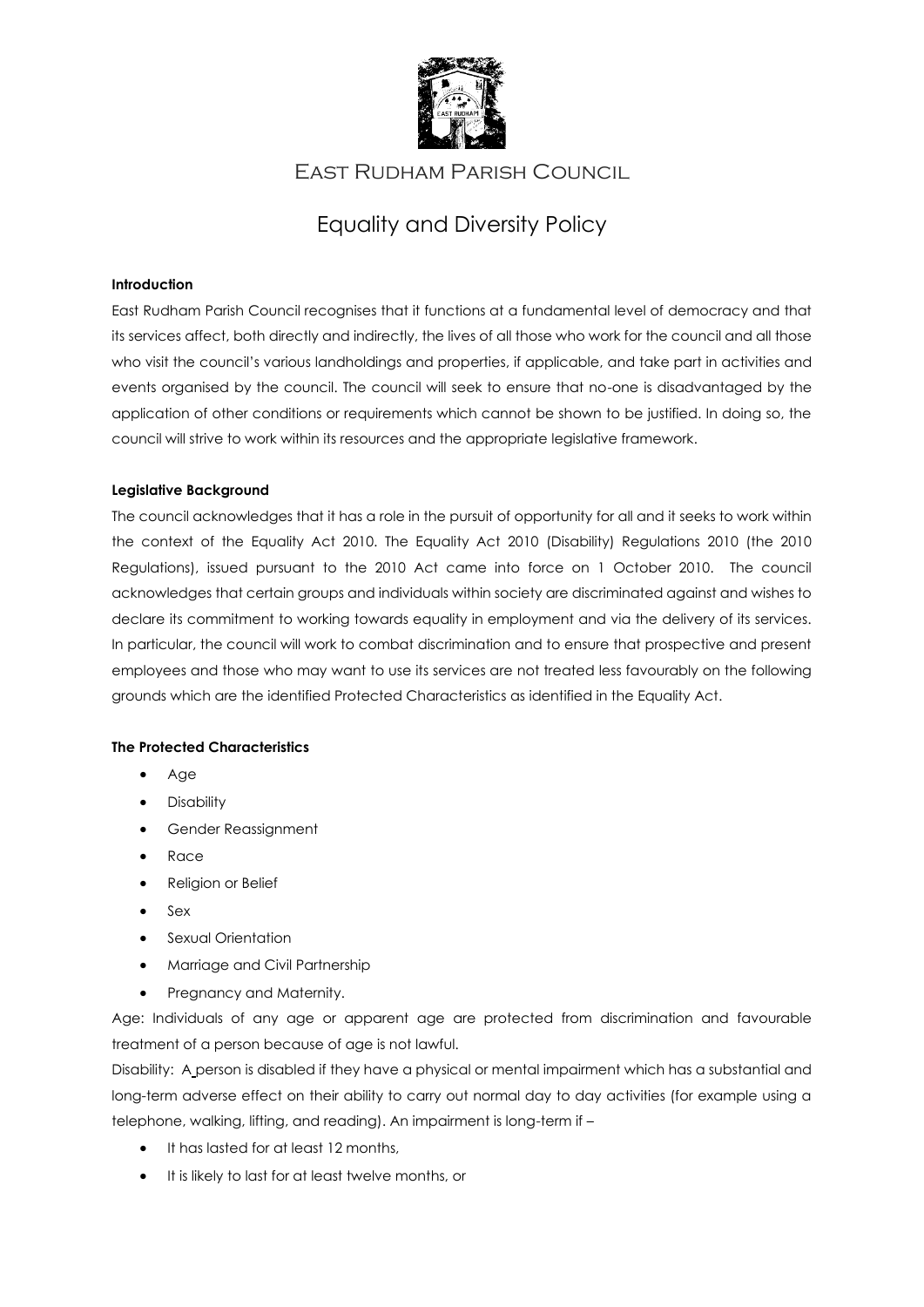• It is likely to last for the rest of the life of the person affected.

Regulations confirm that those certified as blind, severely sight impaired, partially sighted, or sight impaired by a consultant ophthalmologist will be deemed to have a disability. They also confirm that persons with cancer, HIV infection or multiple sclerosis are deemed to have a disability.

People suffering from drink or drug abuse are outside the scope of the Regulations. Notably pursuant to section 13 (3) of the 2010 Act, if a person (e.g. an employer or a service provider) treats a disabled person more favourably than a non-disabled person, this does not constitute direct discrimination.

Gender Reassignment: gender reassignment is a protected characteristic that applies to a transsexual person who is proposing to undergo, is undergoing, or has undergone a process (or part of a process) to change their sex (by physiological or other attributes of sex).

Race Equality: The Parish Council has a general duty to: Eliminate unlawful racial discrimination; Promote equality of opportunity; Promote good race relations between people of different racial groups. Religion or Belief: This must be genuinely held

Sex

Marriage & Civil Partnership

Pregnancy & Maternity: It is unlawful to discriminate against a woman if, in the protected period as identified above, she is treated unfavourably because of pregnancy.

# **Public Sector Equality Duty**

Section 149 of the 2010 Act, which came into force on 5 April 2011, imposes on public authorities ( which as specified in Schedule 19 includes principal authorities, parish councils and parish meetings without a separate parish council and, in Wales, community councils) in the exercise of their functions, a duty to take into account:

- The need to eliminate discrimination and harassment, victimisation and any other conduct that is prohibited by or under the Act;
- To advance equality of opportunity between persons who share a relevant protected characteristic and persons who do not share it;
- To foster good relations between those who share protected characteristics and those who do not.

The protected characteristics of marriage and civil partnership are not covered by the provisions of Section 149.

# **Equal Opportunity**

East Rudham Parish Council is committed to achieving equality of opportunity both for those who use its services and for the employees who provide them.

Equal opportunities, fairness in the workplace and providing good quality services to the local community are all inter-linked. It is recognised that individuals and groups continue to be unfairly discriminated against and it is the council's responsibility to promote good community relations, equality of opportunity and to tackle unlawful discrimination in all of its forms.

This new and comprehensive statement is to demonstrate the council's wholehearted commitment to action in tackling inequality. Such action is the responsibility of members and all employees of the council.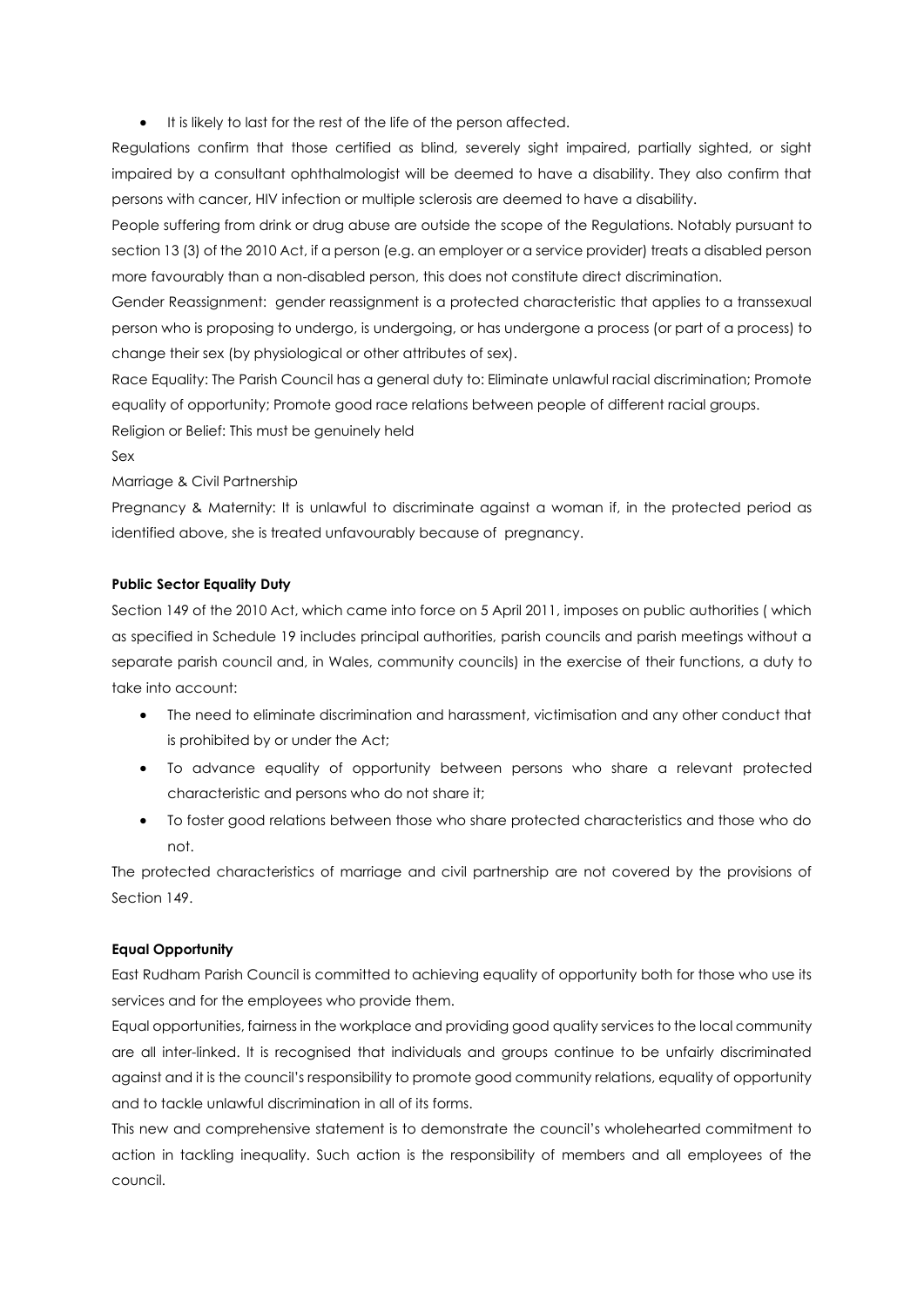#### **How we will reach our commitment**

- To provide services that are equally accessible to all people, free from prejudice and discrimination and sensitive to the needs of all sections of the community.
- Value people and their differences and enable all employees to achieve their full potential, creating vitality within our organisation and the services we deliver.
- Seek to influence the work and contribution of partner organisations from all sectors by ensuring that equality issues and considerations are fully taken into account when developing strategies.
- Work actively towards eliminating all forms of discrimination, both of a direct and indirect nature.
- Encourage partnership and participation in the development and application of council policy and practices.
- •

#### **Policy into practise**

- Ensure that all policies and practices are in line with relevant employment legislation, antidiscrimination legislation and good practice guidelines.
- Integrate equality of opportunity into all aspects of local authority activity.
- Recruit and value a workforce that reflects the make-up of the community.
- Ensure all employees/members understand the values and expectations of the council and the standards of behaviour that is expected from each of them.
- Make clear the action an employee who feels unfairly treated may take.
- Provide training to relevant employees/members so that they can actively put this policy into practice.
- Provide equal access to all service users and potential service users according to need.
- Give people who use or might use council services the opportunity to influence the way their needs are met.
- Seek to influence partner organisations in a collective commitment to equality of opportunity.
- In line with government guidance, encourage voluntary organisations to provide evidence of their commitment to equality in terms of their personnel policies and delivery of their services, as a criterion in determining the award of grant aid from the council.
- Ensure that the council has policies that result in services sensitive to the needs of all sections of the community.
- Use socio-economic data to ensure compliance with the policy, where appropriate
- Monitor and evaluate the effectiveness of policy and practice on a regular basis as determined by law
- Develop a well-defined complaints procedure in dealing with alleged contraventions.

#### **Employment**

(1) The aim is to provide a non discriminatory working environment where discrimination, harassment or bullying is unacceptable and which will not be tolerated. Employment policies, procedures and practices will promote equality of opportunity and all decisions regarding recruitment, selection, training, promotion and career management will be based solely on objective and job related requirements. The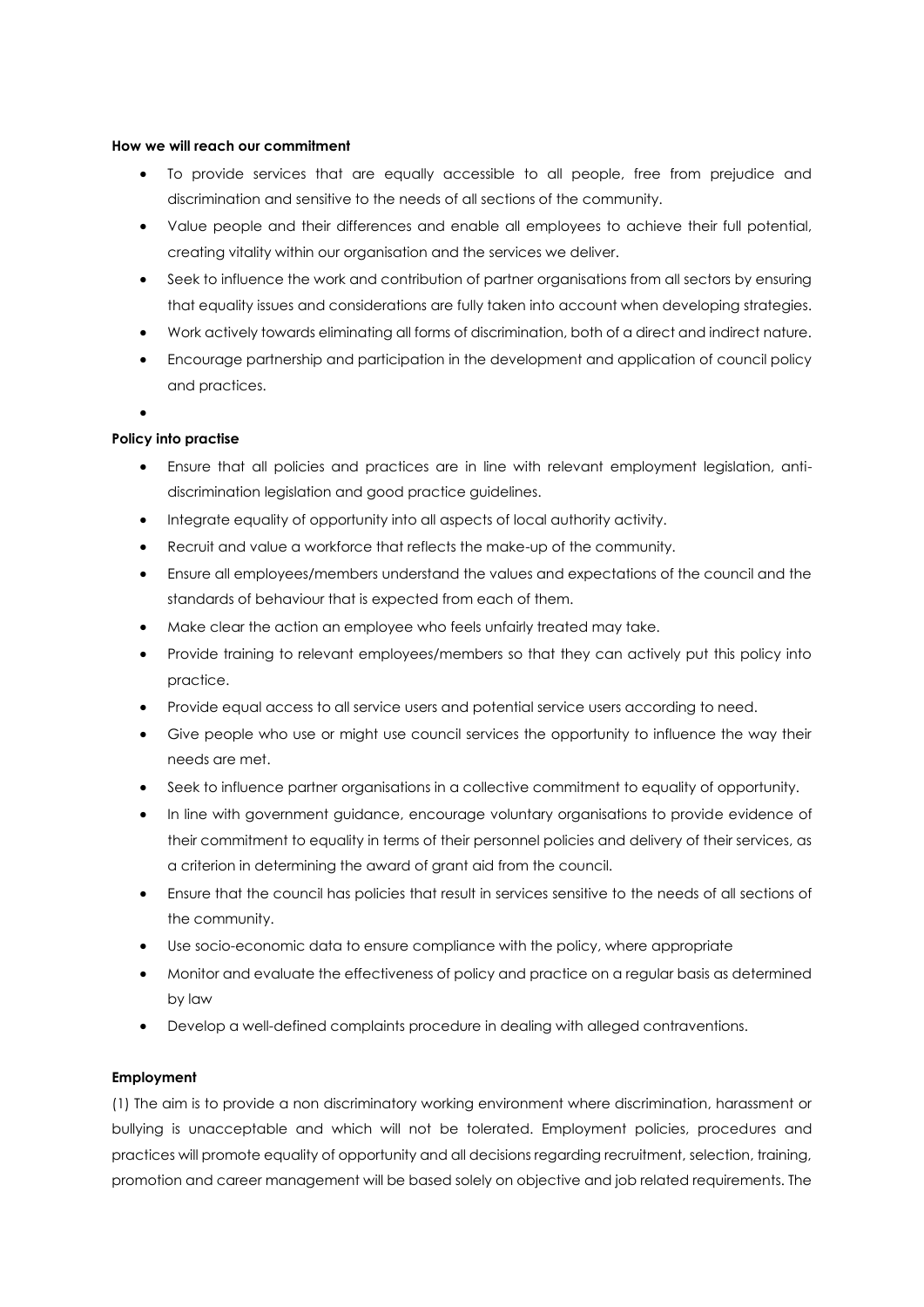Equality Act 2010 protects disabled persons from discrimination; this includes a duty on employers to make reasonable workplace adjustments to prevent disabled employees and job applicants from being placed at a disadvantage compared to non-disabled people. An example of a reasonable adjustment may be a special type of chair for a disabled visiting member of public with a back condition. The council, as the Employer, has a duty to make reasonable adjustments but can decline to make

adjustments that it considers to be unreasonable:

- Will the proposed adjustment resolve the problem?
- Is it a practical solution?
- How much will the overall cost be in making the change and is it affordable?

These reasonable adjustments may include some of the following:

- Making adjustments to premises.
	- For example, structural or other physical changes such as: providing a ramp or moving furniture for a wheelchair user.
- Altering the person's working hours.

(2) The council will take full account of the provisions of the Equality Act 2010 when recruiting staff. Section 60 of the 2010 Act relates to the recruitment process and specifically covers the enquiries that can be made **before** employment. An employer is not permitted to ask questions about a job applicant's health before offering work.

(3) Employee recruitment

- 3.1 Advertisements for recruitment will not request applicants from a particular age range; neither will application form request dates of birth or other age related details.
- 3.2 All application forms shall state that the Parish Council encourages applications from all, including and especially those from the Protected Groups.
- 3.3 In order not to discriminate against younger people, all application material will emphasise the importance of skills and potential, as well as experience.
- 3.4 Information about job vacancies must be made available to all sections of the community.
- 3.5 A job description and person specification must be drawn up for every vacancy and be provided to all prospective employees
- (4) Dismissal of staff
	- 4.1 The council will ensure that there is no age discrimination in relation to the dismissal of staff.

#### **Access to services**

The aim is to ensure that all those who receive from the council or wish to use a council service can do so without fear of discrimination or disadvantage.

All people are entitled to be treated fairly, in a consistent manner and with dignity and respect.

#### **Service Provisions to the Public**

- 1. All Members of the Public will be treated fairly and consistently
- 2. All services shall be provided without unlawful discrimination, harassment or victimisation.
- 3. Those using council properties and facilities will be afforded all possible assistance so as to ensure that they can access these, with special attention being given to those who find it difficult to access facilities on the grounds of their age or disability or other Protected Characteristic.